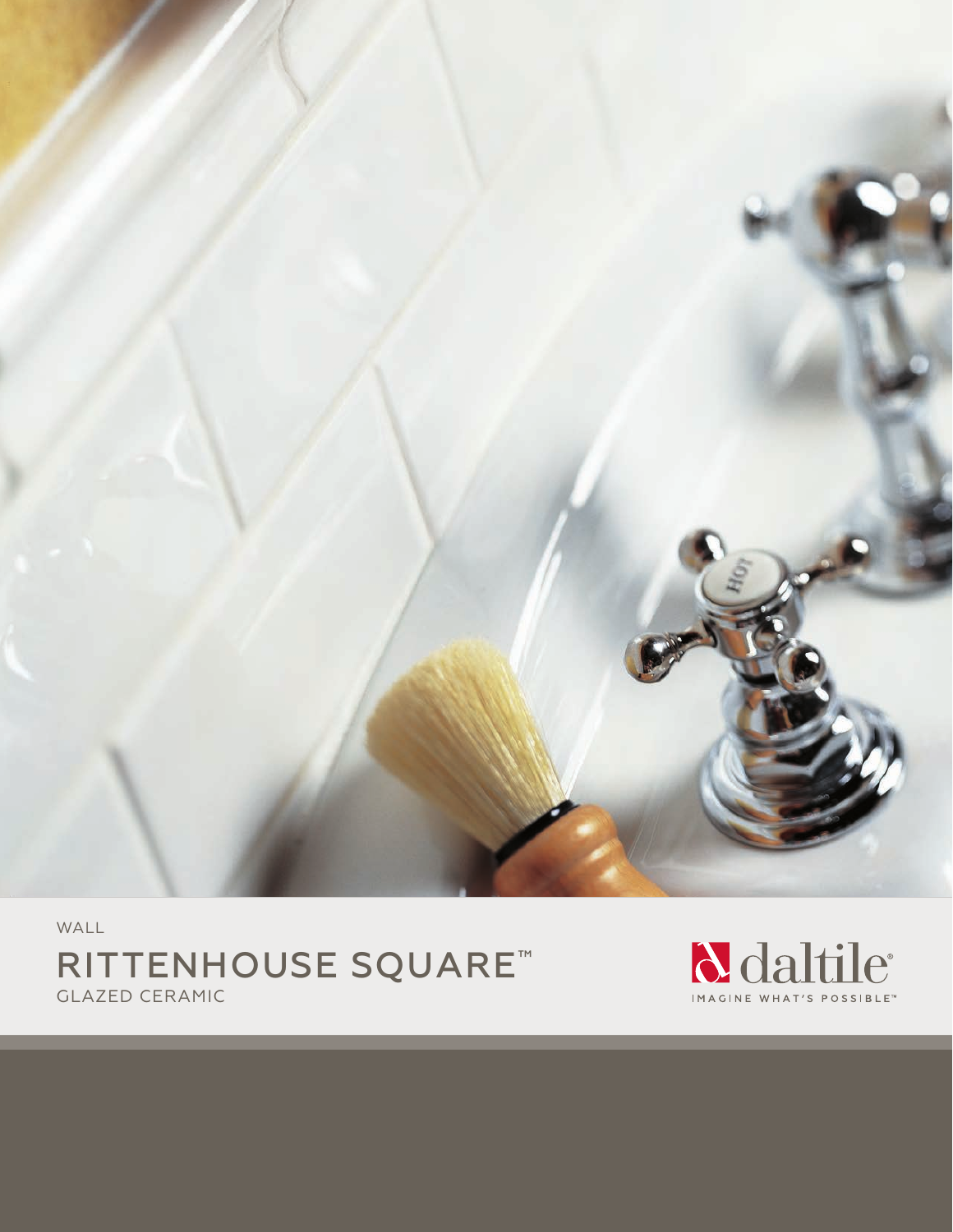

# Classic Elegance

Fall in love with the time-honored look of Rittenhouse Square. This trendy, yet enduring collection has a color palette vast enough to fit any style.

- DESIGN VERSATILITY
	- Subway tile that works with traditional or modern design styles
	- Vast color palette works with a multitude of color schemes
- COORDINATING OPTIONS
	- Coordinating brick-joint mosaic and trim available
	- Colors coordinate with Modern Dimensions™ and Semi-Gloss™ and Matte™ lines, offering more design options



**POST-CONSUMER RECYCLED MATERIALS PRE-CONSUMER**

All or select items within this series meet the requirements for these qualifications. For more information visit daltile.com.

| <b>USAGE</b>  |              |             |
|---------------|--------------|-------------|
| <b>Floors</b> | <b>Walls</b> | Countertops |
|               |              |             |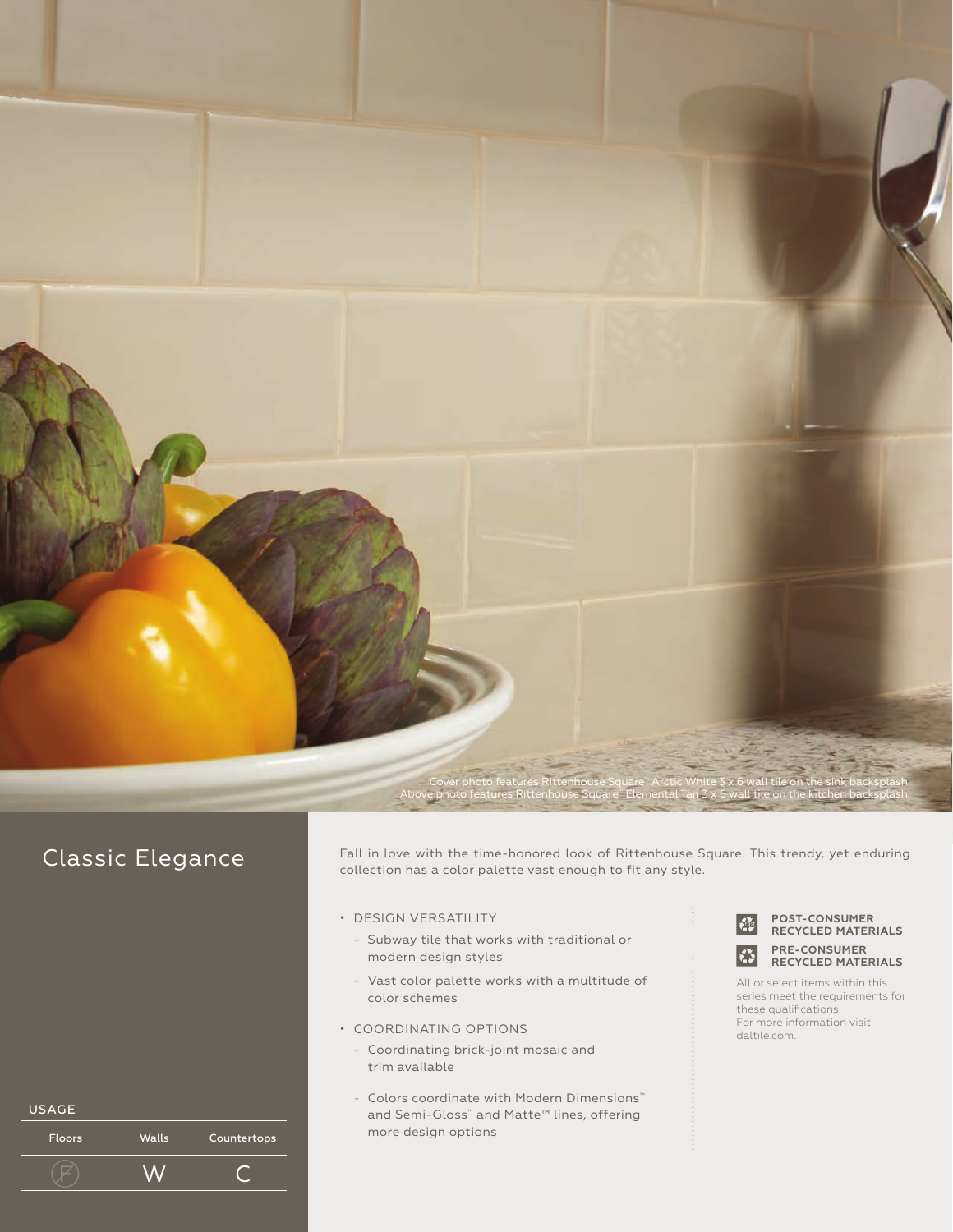## WALL

## RITTENHOUSE SQUARE™ GLAZED CERAMIC



# MADE-TO-ORDER COLORS

| <b>CRISP LINEN</b><br>0139(4)  | <b>CORN SILK</b><br>O16O(4)       | LUMINARY<br>GOLD 0142 (4)               | <b>GOLD COAST</b><br>O191(4) |
|--------------------------------|-----------------------------------|-----------------------------------------|------------------------------|
|                                |                                   |                                         |                              |
| SUNFLOWER<br>DH50 (4)          | <b>GARDEN SPOT</b><br>O141(4)     | <b>SPA</b><br>O148(4)                   | AQUA GLOW<br>O197(4)         |
|                                |                                   |                                         |                              |
| WATERFALL<br>0169(4)           | <b>ICE GREY</b><br>K176 (4)       | SUEDE GREY<br>0182(4)                   | UPTOWN TAUPE<br>0132(4)      |
|                                |                                   |                                         |                              |
| MATTE UPTOWN<br>TAUPE 0732 (4) | ARTISAN<br>BROWN 0144 (3)         | MATTE ARTISAN<br>BROWN 0744 (3)         | <b>GALAXY</b><br>1469(4)     |
|                                |                                   |                                         |                              |
| COBALT<br>DM14 $(4)$ $\star$   | <b>NAVY</b><br>K189 $(4)$ $\star$ | <b>VERMILLION</b><br>ODM1 $(5)$ $\star$ |                              |

## MATTE





MATTE ARCHITECTURAL GRAY X714 (2) GRAY 0709 (3) MATTE DESERT



MATTE URBAN PUTTY 0761 (3)



MATTE

MATTE BLACK K711 (3)

## ELEMENTAL TAN 0766 (3)







MATTE ARCTIC WHITE 0790

MATTE BISCUIT K775



BISCUIT K175 DESERT GRAY X114

# DECORATIVE ACCENT



(Available in Arctic White 0190, White 0100, White K101, Biscuit K175, Almond 0135, Almond K165, and Black K111)

(1), (2), (3), (4) and (5) indicate Price Groups, (1) being the least expensive. All colors available in 3 x 6 flat wall tile. Made-to-order colors require 6-8 weeks for delivery from date of order.

- **2** x 4 brick-joint size available. Other colors (including matte finish) available via special order (not available in group 4 colors).
- Shelf Rail available
- + 3 x 6 Bevel tile available; other colors available through ColorMatch™.
- ★ Subject to crazing; black grout not recommended.

ARCTIC WHITE 0190 WHITE 0100